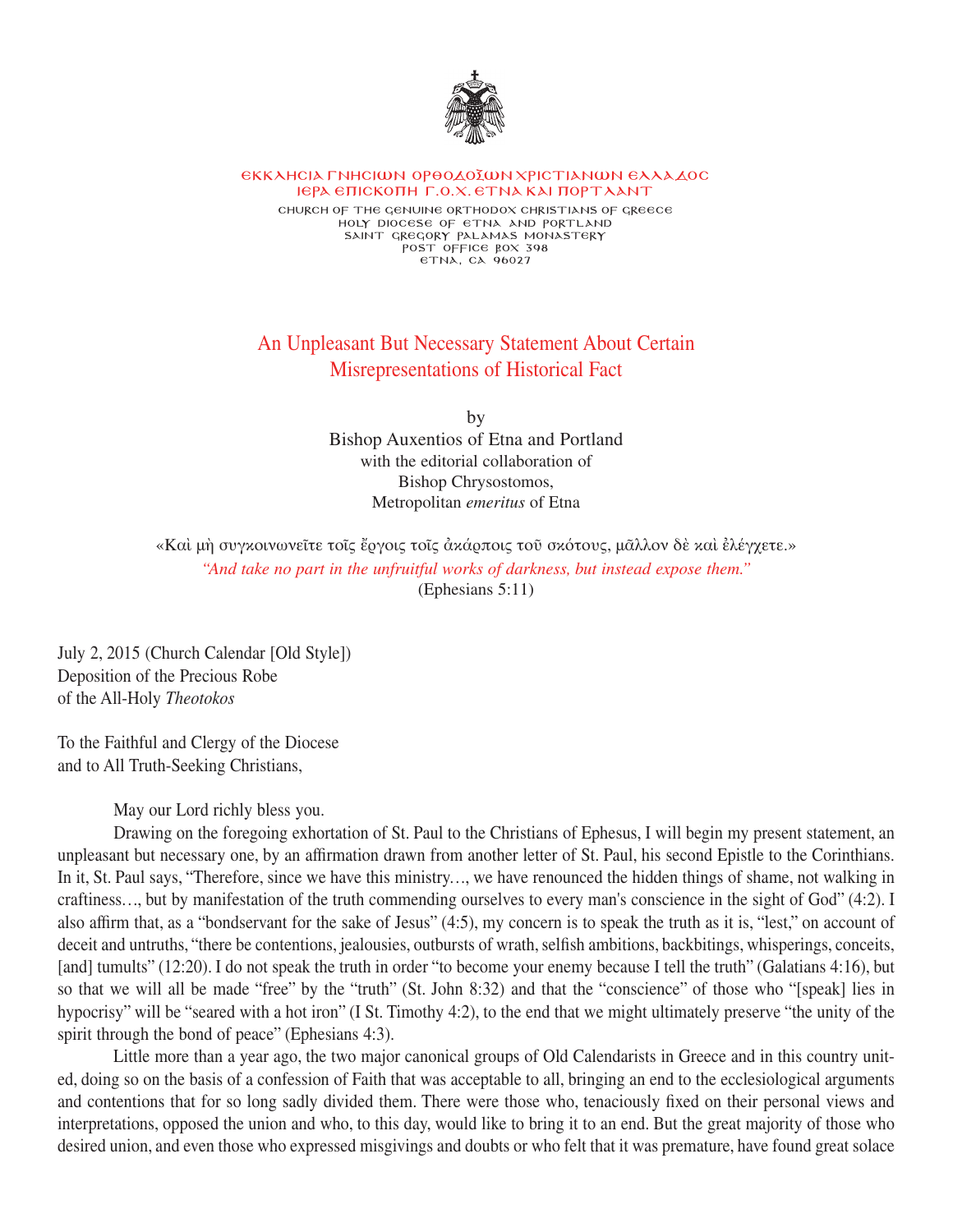in the fact that much good has come from it and that a spirit of brotherhood, mutual respect, and understanding prevails among all who came into joyful concord. Indeed, the cooperation, fraternal sentiments and connections, and Christian love between our united clergy and faithful have been overwhelming and beyond all expectations. And, to be sure, the camaraderie and spiritual love between the Hierarchs in our American Eparchial Synod are especially exemplary and extraordinary.

The union brought together, in Greece, the Church of the Genuine Orthodox Christians of Greece, under Archbishop Κallinikos of Athens, and the Holy Synod in Resistance, under Metropolitan Cyprian the Younger of Oropos and Phyle, along with the three Sister Churches of the Synod in Resistance: the Old Calendar Orthodox Church of Romania (the largest Old Calendar body), under Metropolitan Vlasie; the Old Calendar Orthodox Church of Bulgaria, under Bishop Photiy; and the Russian Orthodox Church Abroad, under Metropolitan Agafangel. The Synod in Resistance and its Sister Churches in Romania and Bulgaria had been in communion with the Russian Orthodox Church Abroad, under Metropolitan Laurus, since 1994, but broke communion with that Church when it joined with the Moscow Patriarchate (in 2007), at which time Metropolitan Agafangel also ceased his afliation with it and, with the help of the Synod in Resistance, ordained new Bishops to continue, under his guidance, the former witness of the Russian Orthodox Church Abroad against the ecumenical compromises and Sergianist legacy of Moscow.

The union in Greece brought together, in this country, the American Exarchate of the Holy Synod in Resistance and the American Eparchy of the Church of the Genuine Orthodox Christians of Greece. The American Eparchy had earlier—i.e., before the union with the Synod in Resistance—incorporated into its Episcopacy three former Hierarchs of the Holy Orthodox Church of North America, who had separated themselves from that jurisdiction for sober reasons. The two Bishops of the American Exarchate of the Synod in Resistance initially remained under a provisional Metropolitanate, until its Archbishop (retitled "Metropolitan") in this country retired (last January), and his assistant—myself—became a member of the Eparchial Synod in America and ruling Bishop of the newly established Diocese of Etna and Portland. The some dozen parishes and three monastic communities of the former American Exarchate of the Synod in Resistance were incorporated into the Eparchy, though some provisionally under my special administrative guidance, as a concession to the personal closeness of these communities, for several decades, to our former Metropolitan and me.

But just as all good men and women, including Saints, have those who love them and, as well, those who, inspired by the Evil One and the enmity that he creates through ego, prideful self-reliance, and, at times, malice, hate them, so our much-blessed union, as I observed earlier, has its critics and its enemies. Some of these antagonists have been working with frantic assiduity to sabotage our union in various ways: in particular, through contentiousness and spreading false rumors and false histories or portrayals of it. These efforts have, of late, intensified and caused increased confusion among our faithful. Given the actions of such forlorn individuals, I, "having my ministry" and being called to "manifest the truth," must speak up for the sake of our weaker faithful. Just as, on the far left, the ecumenical proponents of *false union* make us Old Calendarists the objects of their vulgar ridicule and resentment, trumpeting forth hackneyed accusations that we are uneducated, fanatic opponents of true and canonical Christian unity, so similar demonic resentment has arisen among those on the far right, who in their delusions of piety decry and misrepresent *true union*, since it flies in the face of their years of fomenting the divisions and fruitless contentions that have kept traditionalist Orthodox circles tragically divided.

I want briefly, passively, objectively, albeit bluntly and of course truthfully, to address these latest rumors, so as to put them to rest, dismiss them as the nonsense that they are, and thus "sear" with the "hot iron" of truth the consciences of those who have succumbed to the machinations of evil, hoping to bring these naysayers to the truth and to allow the truth to free yet others, too, who have been innocently infected by exposure to the bacteria of slander and gossip. Let me then bring face to face the rumors in question and the truth which exposes them (the phrases in quotation marks are phrases from various written accusations from multiple persons):

## • *The Synod in Resistance, "admitting that it was in schism, joined the Church of the Genuine Orthodox Christians of Greece," disavowing its "Cyprianite heresy" and its "heresiarchical leader, 'Metropolitan' Cyprian of Oropos and Phyle," whose "consecration as a 'bishop' was doubtful" at best.*

In fact, the Synod in Resistance spent almost two years in dialogue with the Bishops of the Church of the Genuine Orthodox Christians of Greece, finally agreeing that, on the basis of an ecclesiological paper largely written by Bishop Photiy, Chief Hierarch of the Old Calendar Orthodox Church of Bulgaria, a former professor and an erudite theologian who was consecrated by Metropolitan Cyprian the Elder, of blessed memory, and the Synod in Resistance, they could reconcile their eccle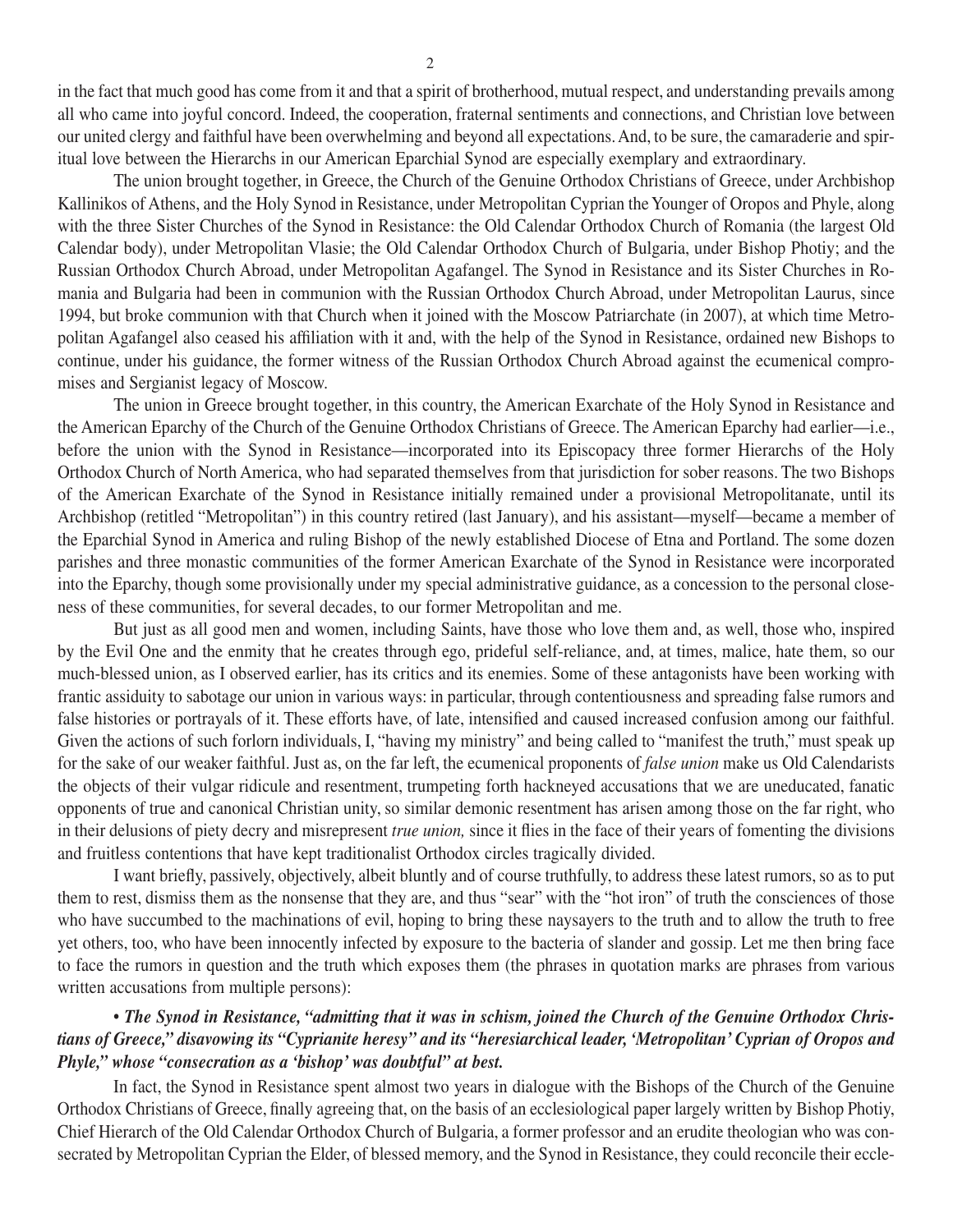siological differences. The matter was not that of one side submitting to the other, and it was only at the conclusion of dialogues that the Synod in Resistance agreed—several of its Bishops, including Metropolitan Chrysostomos and me, reluctantly at first—to merge and reconcile, instead of simply opening communion, with the Synod of Archbishop Kallinikos, since all canonical Greek Old Calendarists, deriving their Episcopacy from the Russian Orthodox Church Abroad, were originally united as the Church of the Genuine Orthodox Christians of Greece. This move was eventually embraced by all, in a "spirit of unity" and in the "bond of peace."

As for the Consecration of Metropolitan Cyprian the Elder of Oropos and Phyle, there has never been any question about its validity. One point alone rather clearly underscores this fact: He was one of the co-Consecrators of His Beatitude, Archbishop Κallinikos, now the First Hierarch of the Church of the Genuine Orthodox Christians of Greece.

Regarding the "heresy of Cyprianitism," the ecclesiology of the Synod in Resistance was not an invention of Metropolitan Cyprian, but was based on the Synod's interpretation of the Conciliar, Patristic, and historical precepts of the Orthodox Church—an interpretation, in fact, expressed in many of the writings of the "Father" of the Old Calendar movement, Metropolitan Chrysostomos of Phlorina—which it never declared to be an infallible and indisputable ecclesiological stand. Nor did it, in the face of clear differences, characterize the ecclesiologies of other Old Calendarists as heretical. In the course of debate, many hyperbolic terms were used by both sides, and certain actions were taken, before the union, that were, in the case of words, regretted and, in the case of actions, lifted. Anyone looking for submission, humiliation, or triumphalism on either side will be disappointed. The union was one of separated brothers seeking unity in a common cause: the preservation of the Orthodox identity of the Church and a common fight against the ecclesiological relativism and heresy of ecumenism. And no Bishop of the Synod in Resistance was ever party to, or would be party to, an admission of heresy in putting forth its ecclesiological principles.

It should be noted, too, that the use of the appellation "Cyprianites," which one still hears, is insulting, nescient, and hardly a compliment to the Christian comportment of those who use it as a negative epithet.

*• The official history of the Church of the Genuine Orthodox Christians of Greece, which "is presented on the Synod's official website" (it can be found there as a .pdf file and has since appeared in book form) states that the Synod in Resistance, in 1984, "sinfully went ahead with ordinations of bishops, and some of them people they didn't know at all and shady characters, mostly outside of Greece in missionary societies in Europe, America, and Africa and during the time they stayed in communion with the True Orthodox Romanians. Since the only ones that they had in America were the socalled 'Bishops' Chrysostom and Auxentios, they obviously now admit that these characters were unworthy of the priesthood and didn't even know where they were from or whether they were ever real priests. Who does? At least they got rid of one of them."*

A more literate and truthful translation of the passage quoted from the history in question describes the Synod in Resistance as having "...proceeded with the consecrations of bishops, indeed certain of them wholly unknown and dubious persons, primarily outside of Greece, for missionary communities in Europe, America, and Africa (...προέβησαν σὲ χειροτονίες ἐπισκόπων, κάποιων μάλιστα ἐξ αὐτῶν ἐντελῶς ἀγνώστων καὶ ἀμφιβόλων προσώπων, κυρίως γιὰ τὸ ἐξωτερικό, σὲ Ἱεραποστολικὲς Κοινότητες στὴν Eὐρώπη, Ἀμερικὴ καὶ Ἀφρική)." Not a single one of its former Bishops would deny that the Synod in Resistance, like the other Greek Old Calendarist jurisdictions, when the movement factionalized in 1975, 1979, 1984, and 1995 into numerous groups, made errors in judgment. But this was done in the name of missionary zeal and in good conscience, and not for any nefarious reasons. Evidence of such errors in every faction in the movement, in fact, is contained in the history in question. In any event, the integrity of Bishops is measured not by their errors but by their eventual correction of them. The former Synod in Resistance cannot be faulted on the basis of that criterion.

As for the references to Bishops in America in the recently published history of the Church of the True Orthodox Christians of Greece, the primary author of this book, Bishop Κlemes (Clement) of Gardikion, Secretary of our united Synod, and Bishop Photios of Marathon, First Secretary of the Holy Synod, have both assured us that they will verify, to anyone who asks, that these were *not* references to me or to His Eminence, Metropolitan Chrysostomos (who was the principal Consecrator, after all, of Bishop Κlemes) or to the European Bishops who were signatories to our union document last year. Since the Synod in Resistance never had any other Bishops in America, the reference to America was wholly erroneous. The error was discovered after the otherwise useful and well-written book went to press and, perhaps understandably, but ill-advisedly, it was unhappily not withdrawn and corrected. (We will, of course, insist that any English translation of the history and all fur